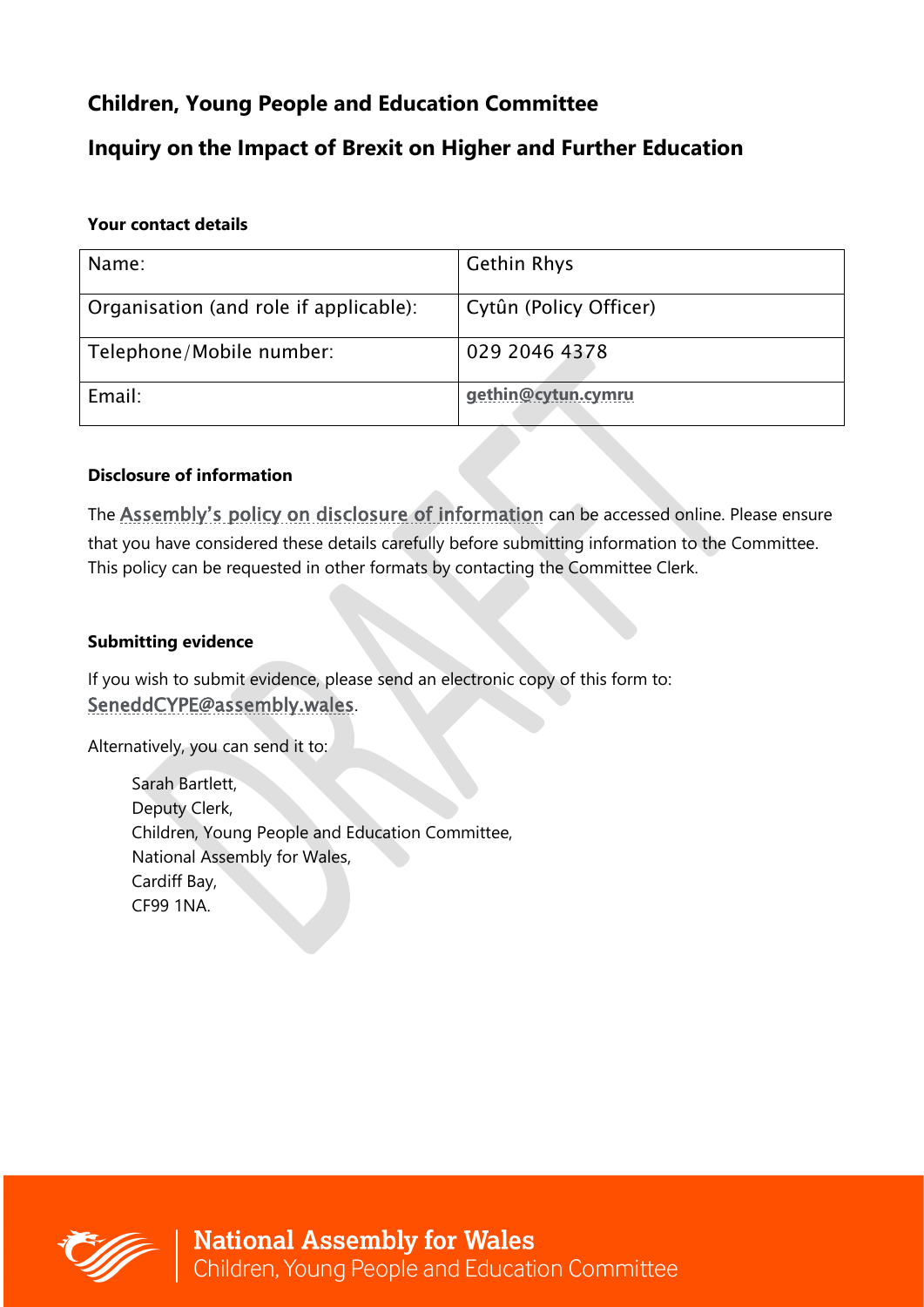Learner Outcomes and Employability

Question 1: What are the potential challenges to learner success and employability post-Brexit, and what is and could be done to meet these?

#### Stakeholder Response to Question 1:

- In some subject areas, a reduction in opportunities to take part of courses abroad may affect employability prospects (see Question 2). Some qualifications are recognised across the EEA through the Mutual Recognition of Professional Qualifications Directive. The risk is that after Brexit, it might be more difficult for graduates to pursue their chosen careers if mutual recognition is lost (including some staff from the EU now working in UK universities). Government should seek to ensure that the qualifications continue to be recognised as they are at present.
- Wales needs to be able to recruit able and highly qualified staff. Reduced mobility of staff might affect the quality of provision in specialised subjects.
- ESF funding has been valuable in stimulating skills training. We hope that this funding will be replaced from other sources.

Question 2: To what extent would any loss of the EU ERASMUS+ mobility scheme impact on the sector and what are the opportunities for alternative mobility schemes which currently exist or could conceivably be developed?

#### Stakeholder Response to Question 2:

Students benefit considerably from the opportunity to go abroad during their course. Erasmus + has been a valuable mechanism for the exchange of students (and staff). We understand that over 15,000 UK students participated in 2015-16 and that the number is increasing. Our University Chaplains confirm that it provides a greatly valued opportunity to experience the culture of other countries and benefit from the expertise of colleagues elsewhere in Europe. We are pleased that, following the December 15 agreement, the UK will be able to participate in Erasmus+ until the end of the programme in 2020.

The risk is that the UK will fall behind competitors in enabling students to follow part of their degree in other countries. We hope that UK government will engage to the extent that it is possible in the process of designing the successor programme to Erasmus + and that the Welsh Government will seek to



**National Assembly for Wales**<br>Children, Young People and Education Committee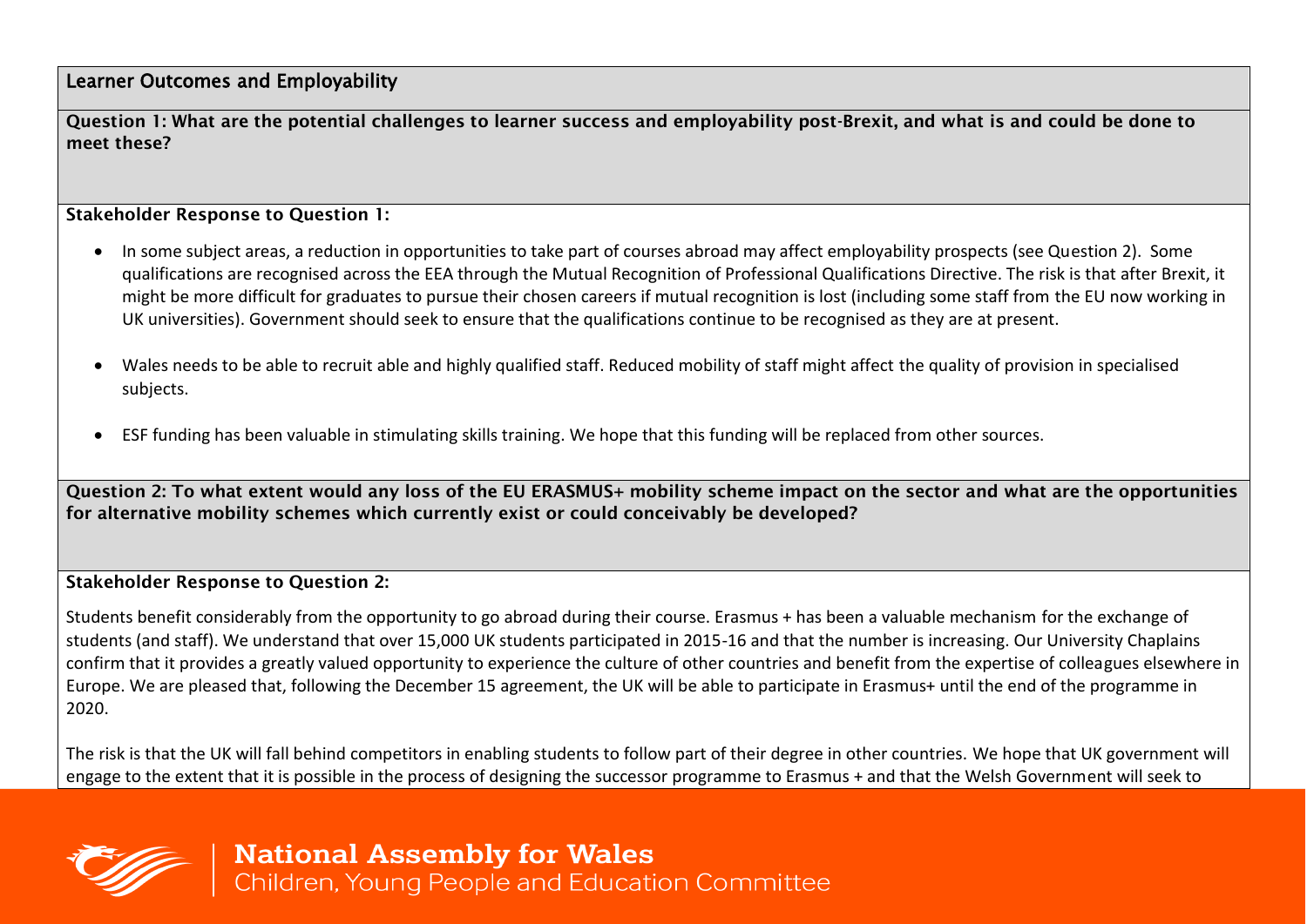support such programmes.

We hope that proposals designed to enable non-EU countries to participate in the successor to Erasmus+ will be implemented and that Wales will be able to benefit from them.

# Financial Sustainability and Investment Opportunities

Question 3: What potential challenges might Brexit pose to the financial sustainability of Further and Higher Education institutions?

#### Stakeholder Response to Question 3:

International students form an important part of the 'Higher Education economy'. According to a recent report by Viewforth Consulting for Universities Wales, overseas students (from the EU and elsewhere) generated £716m of Welsh output in 2015/16 and 6850 fte jobs. Spending by international students and their visitors was equivalent to 3.7% of Welsh exports.

There are students in Wales from about 140 different countries. The economic effect is considerable but as valuable in our minds is the richness of the different backgrounds and traditions brought to our communities. A significant proportion of academic staff and, especially, postgraduate students are from overseas.

A decline in enrolments from European countries could have an obvious, and far-reaching, effect, on the financial resilience of institutions, and consequently on the contributions of institutions to the economies of their localities. The increased fee paid post-Brexit by students from the EU is almost certain to reduce the number of students, though the increased fee combined with exchange rate changes could conceivably ameliorate the impact. The key is that it should be no harder for students to obtain visas than it is at present, and Wales must continue to be a welcoming and desirable location for overseas students. Immigration policy should not militate against this.

A further threat to financial sustainability could be the loss of funding from European Structural and Investment Funds. Clearly alternative sources of income should be put in place.

Question 4: How dependent are Further and Higher Education institutions investment plans on European funding and what are the opportunities for alternative sources of investment funding?



**National Assembly for Wales**<br>Children, Young People and Education Committee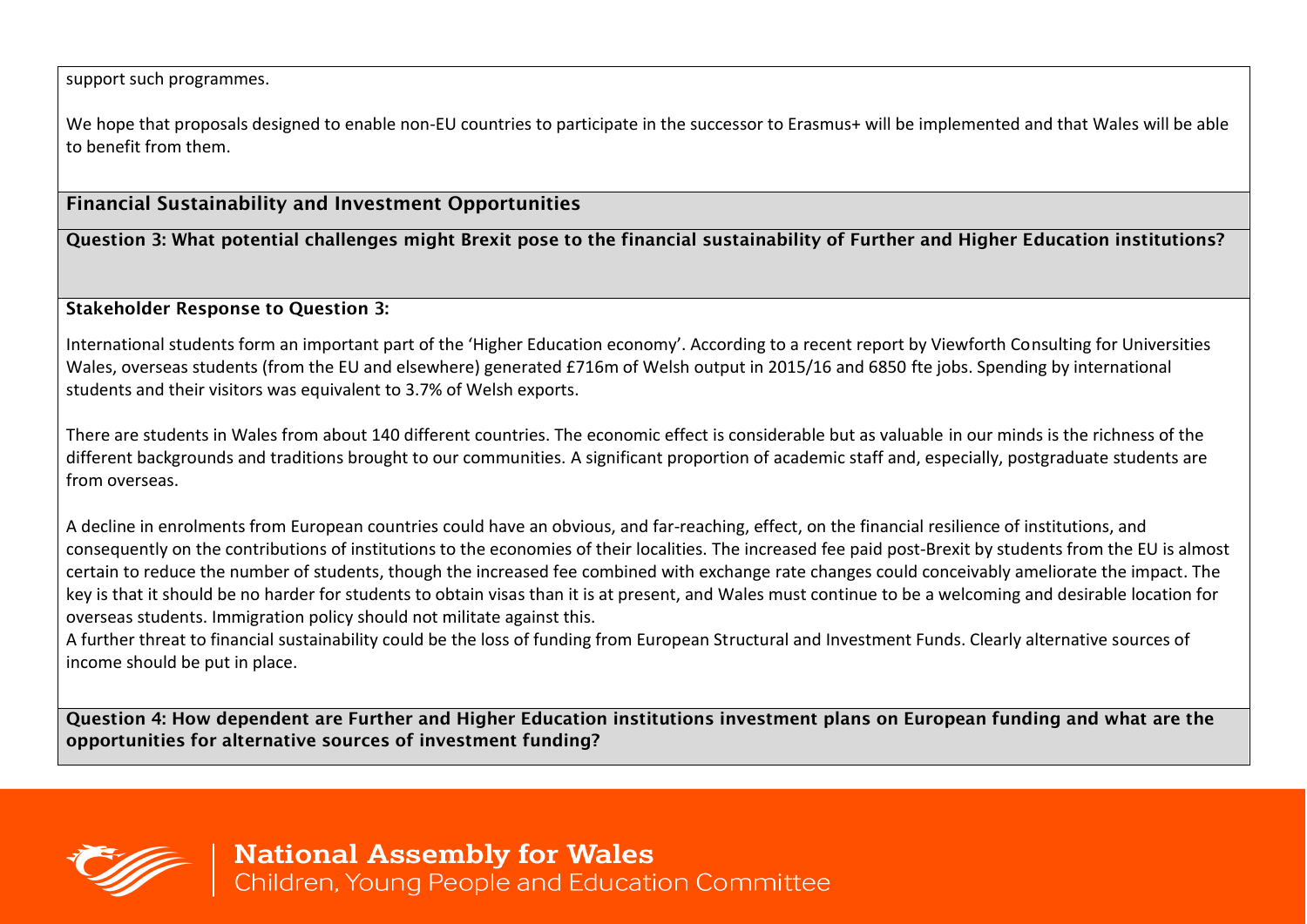Stakeholder Response to Question 4:

Wales has been a significant beneficiary of European Structural and Investment Funds, and many universities and colleges have been involved. The Committee will be familiar with the wide range of valuable projects that have been supported in this way – including support for skills training, several research projects on environmental issues and sustainability, support for innovation and the application of research.

European Structural and Investment Funds should be replaced by alternative mechanisms at UK and devolved level to ensure that a focus on innovation is maintained. We understand that the UK and Welsh Governments are considering how to replace the funding. However, there is an obvious risk that any replacement funding will be less, more uncertain and not needs based; any new arrangements should guard against this.

Research and Innovation Funding and Collaboration

Question 5: To what extent do Further and Higher Education institutions rely on future EU research and innovation funding?

Stakeholder Response to Question 5:

Please see response to Question 4. The availability of EU funding has played a significant part in the financial planning of institutions and in the delivery of their objectives.

Question 6: What is currently being done, and what might be done to safeguard EU research collaborations and networks in preparation for and after Brexit?

Stakeholder Response to Question 6:

Researchers will collaborate with those who have the most valuable ideas and input and to some extent this does not depend on funding regimes. However in science disciplines and increasingly in others funding is essential and in this regard Horizon 2020 has been extremely valuable.

We welcome the fact that, according to the December 15 agreement, the UK will remain part of Horizon 2020 and other EU programmes that are part of the multinational financial framework (MFF) until the end of 2020, and participate fully in the projects for their entire lifetimes.